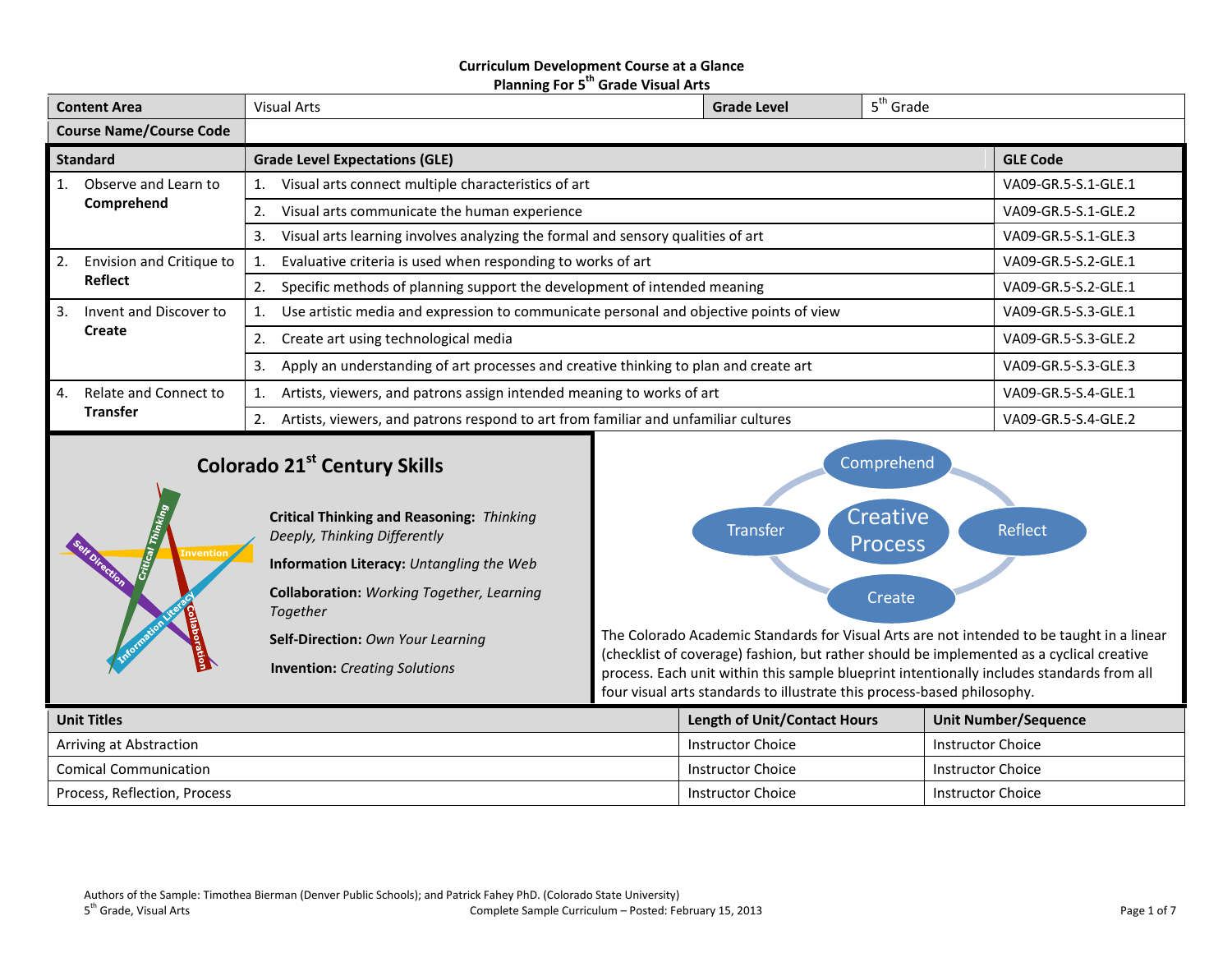| <b>Unit Title</b>                                     | Arriving at Abstraction                                                                                                                                                                                                                                                        |                                                                                          | Length of Unit                                                                                                                                                                                    | <b>Instructor Choice</b> |
|-------------------------------------------------------|--------------------------------------------------------------------------------------------------------------------------------------------------------------------------------------------------------------------------------------------------------------------------------|------------------------------------------------------------------------------------------|---------------------------------------------------------------------------------------------------------------------------------------------------------------------------------------------------|--------------------------|
| <b>Focusing Lens(es)</b>                              | Change/Transition                                                                                                                                                                                                                                                              | <b>Standards and Grade</b><br><b>Level Expectations</b><br><b>Addressed in this Unit</b> | VA09-GR.5-S.1-GLE.1, VA09-GR.5-S.1-GLE.2, VA09-GR.5-S.1-GLE.3<br>VA09-GR.5-S.2-GLE.1<br>VA09-GR.5-S.3-GLE.1, VA09-GR.5-S.3-GLE.2, VA09-GR.5-S.3-GLE.3<br>VA09-GR.5-S.3-GLE.1, VA09-GR.5-S.3-GLE.2 |                          |
| <b>Inquiry Questions</b><br>(Engaging-<br>Debatable): | What is abstract art? (VA09-GR.5-S.1-GLE.1,2,3) and (VA09-GR.5-S.2-GLE.1-EO.a,b,d)<br>Does abstract art require any special skills? Explain.<br>What kinds of relationships do viewers find in artworks?<br>What kinds of relationships do viewers find in an artist's oeuvre? |                                                                                          |                                                                                                                                                                                                   |                          |
| <b>Unit Strands</b>                                   | Comprehend/Reflect/Create/Transfer                                                                                                                                                                                                                                             |                                                                                          |                                                                                                                                                                                                   |                          |
| <b>Concepts</b>                                       | Abstraction, Composition, Proportion, Distortion, Emotion, Rhythm, Line, Shape, Color, Space, Expressive Features                                                                                                                                                              |                                                                                          |                                                                                                                                                                                                   |                          |

| <b>Generalizations</b>                                                                                                                                                                                                        | <b>Guiding Questions</b>                                                                                      |                                                                                                                                                          |  |
|-------------------------------------------------------------------------------------------------------------------------------------------------------------------------------------------------------------------------------|---------------------------------------------------------------------------------------------------------------|----------------------------------------------------------------------------------------------------------------------------------------------------------|--|
| My students will <b>Understand</b> that                                                                                                                                                                                       | Factual                                                                                                       | Conceptual                                                                                                                                               |  |
| Musical rhythm can translate to visual rhythm in abstract<br>art (VA09-GR.5-S.1-GLE.1,2,3) and (VA09-GR.5-S.2-GLE.1)<br>and (VA09-GR.5-S.4-GLE.1,2)                                                                           | What types of music might an artist listen to inspire an<br>abstract artwork?                                 | What does visual rhythm look like?<br>How can music be represented as a visual image?                                                                    |  |
| Artists often use distortion of expressive features, such as<br>line, shape, color and space to create abstraction in art<br>(VA09-GR.5-S.1-GLE.1,2,3) and (VA09-GR.5-S.2-GLE.1) and<br>(VA09-GR.5-S.4-GLE.1,2)               | What genres/styles are evident over time in one artist's<br>(such as Vance Kirkland or Salvador Dalí) oeuvre? | How can an artist manipulate an expressive feature of<br>art, such as line, shape, color and space, to change an<br>inherent relationship in an artwork? |  |
| Emotions influence the composition of expressive<br>features (such as line, shape, color and space) of art<br>(VA09-GR.5-S.1-GLE.1,2,3) and (VA09-GR.5-S.2-GLE.1) and<br>(VA09-GR.5-S.3-GLE1,2,3) and (VA09-GR.5-S.4-GLE.1,2) | What are some emotions expressed through<br>composition and expressive features in known<br>artworks?         | What role does emotion play during artistic decisions<br>such as composition or media choice?                                                            |  |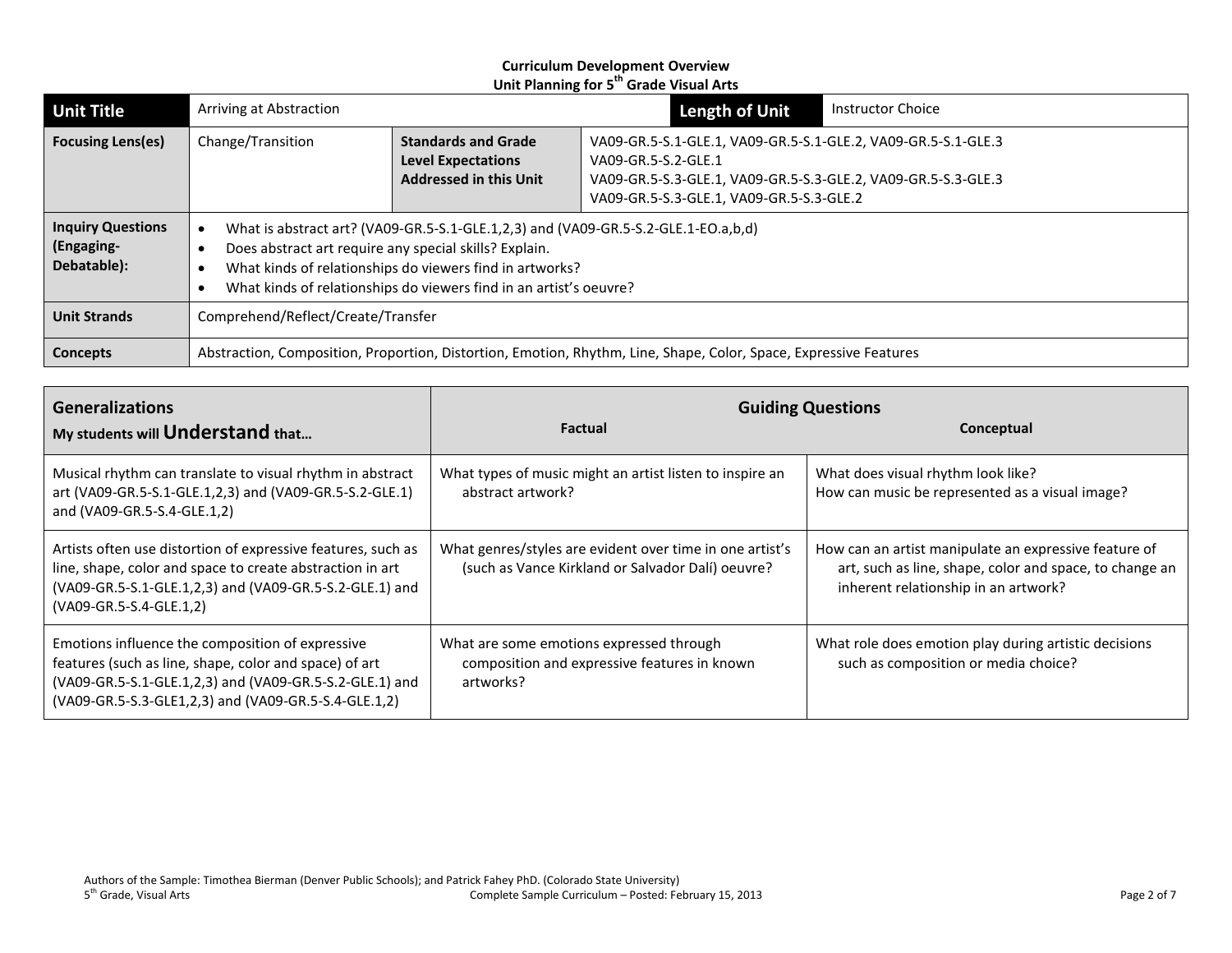| <b>Critical Content:</b>                                                                                                                                                                                                                                                                                                                                                                                                                                                                                                                                                                                                                                                                                                                                                                                                                                                              | <b>Key Skills:</b>                                                                                                                                                                                                                                                                                                                                                                                                                                                                                                                                                                                                                                                                                                                                                                                                                                                                                                                                           |  |
|---------------------------------------------------------------------------------------------------------------------------------------------------------------------------------------------------------------------------------------------------------------------------------------------------------------------------------------------------------------------------------------------------------------------------------------------------------------------------------------------------------------------------------------------------------------------------------------------------------------------------------------------------------------------------------------------------------------------------------------------------------------------------------------------------------------------------------------------------------------------------------------|--------------------------------------------------------------------------------------------------------------------------------------------------------------------------------------------------------------------------------------------------------------------------------------------------------------------------------------------------------------------------------------------------------------------------------------------------------------------------------------------------------------------------------------------------------------------------------------------------------------------------------------------------------------------------------------------------------------------------------------------------------------------------------------------------------------------------------------------------------------------------------------------------------------------------------------------------------------|--|
| My students will <b>Know</b>                                                                                                                                                                                                                                                                                                                                                                                                                                                                                                                                                                                                                                                                                                                                                                                                                                                          | My students will be able to $(Do)$                                                                                                                                                                                                                                                                                                                                                                                                                                                                                                                                                                                                                                                                                                                                                                                                                                                                                                                           |  |
| Different art styles and genres that derive from collective artistic experimentation<br>(VA09-GR.5-S.1-GLE.1,2,3) and (VA09-GR.5-S.2-GLE.1) and (VA09-GR.5-S.4-GLE.1,2)<br>Ways in which artists use emotional response as a stimulus in abstract art (VA09-<br>GR.5-S.1-GLE.1,2,3) and (VA09-GR.5-S.2-GLE.1) and (VA09-GR.5-S.4-GLE.1,2)<br>Examples of abstract art that interprets music as expressive features of art (VA09-<br>GR.5-S.1-GLE.1,2,3) and (VA09-GR.5-S.2-GLE.1) and (VA09-GR.5-S.4-GLE.1,2)<br>The expressive features such as color, line, shape, or form needed to create<br>abstract art(VA09-GR.5-S.1-GLE.1,2,3) and (VA09-GR.5-S.2-GLE.1) and (VA09-GR.5-<br>$S.4-GLE.1,2)$<br>Examples of ways context influences the way a viewer analyzes and responds to an<br>artwork (VA09-GR.5-S.1-GLE.1,2,3) and (VA09-GR.5-S.2-GLE.1) and (VA09-GR.5-S.4-<br>GLE.1,2) | Recognize and describe an artist's investigative journey into (VA09-GR.5-S.1-<br>GLE.1,2,3) and (VA09-GR.5-S.2-GLE.1) and (VA09-GR.5-S.4-GLE.1,2)<br>Discuss and debate personal opinions about the validity of abstraction (VA09-GR.5-<br>S.1-GLE.1,2,3) and (VA09-GR.5-S.2-GLE.1) and (VA09-GR.5-S.4-GLE.1,2)<br>Create abstract artworks from a variety of media (VA09-GR.5-S.1-GLE.1,2,3) and<br>(VA09-GR.5-S.2-GLE.1) and (VA09-GR.5-S.4-GLE.1,2)<br>Consider and interpret music as an inspiration for abstract art (VA09-GR.5-S.1-<br>GLE.1,2,3) and (VA09-GR.5-S.2-GLE.1) and (VA09-GR.5-S.4-GLE.1,2)<br>Experiment with pure application of expressive features of art (VA09-GR.5-S.1-<br>GLE.1,2,3) and (VA09-GR.5-S.2-GLE.1) and (VA09-GR.5-S.4-GLE.1,2)<br>Articulate reasons for creating abstract artworks within students' current personal<br>contexts (VA09-GR.5-S.1-GLE.1,2,3) and (VA09-GR.5-S.2-GLE.1) and (VA09-GR.5-<br>$S.4-GLE.1,2)$ |  |

**Critical Language:** includes the Academic and Technical vocabulary, semantics, and discourse which are particular to and necessary for accessing a given discipline. EXAMPLE: A student in Language Arts can demonstrate the ability to apply and comprehend critical language through the following statement: *"Mark Twain exposes the hypocrisy of slavery through the use of satire."*

| A student in<br>can demonstrate the<br>ability to apply and comprehend critical language<br>through the following statement(s): |  | Abstract art can be created with expressive features of art through exploration of distortion, rhythm, and emotion. |
|---------------------------------------------------------------------------------------------------------------------------------|--|---------------------------------------------------------------------------------------------------------------------|
| <b>Academic Vocabulary:</b>                                                                                                     |  | Origins, perspective, composition, proportion, distortion, rhythm, style, media                                     |
|                                                                                                                                 |  |                                                                                                                     |
| <b>Technical Vocabulary:</b>                                                                                                    |  | Abstract art, oeuvre, art genre, expressive features of art and design                                              |
|                                                                                                                                 |  |                                                                                                                     |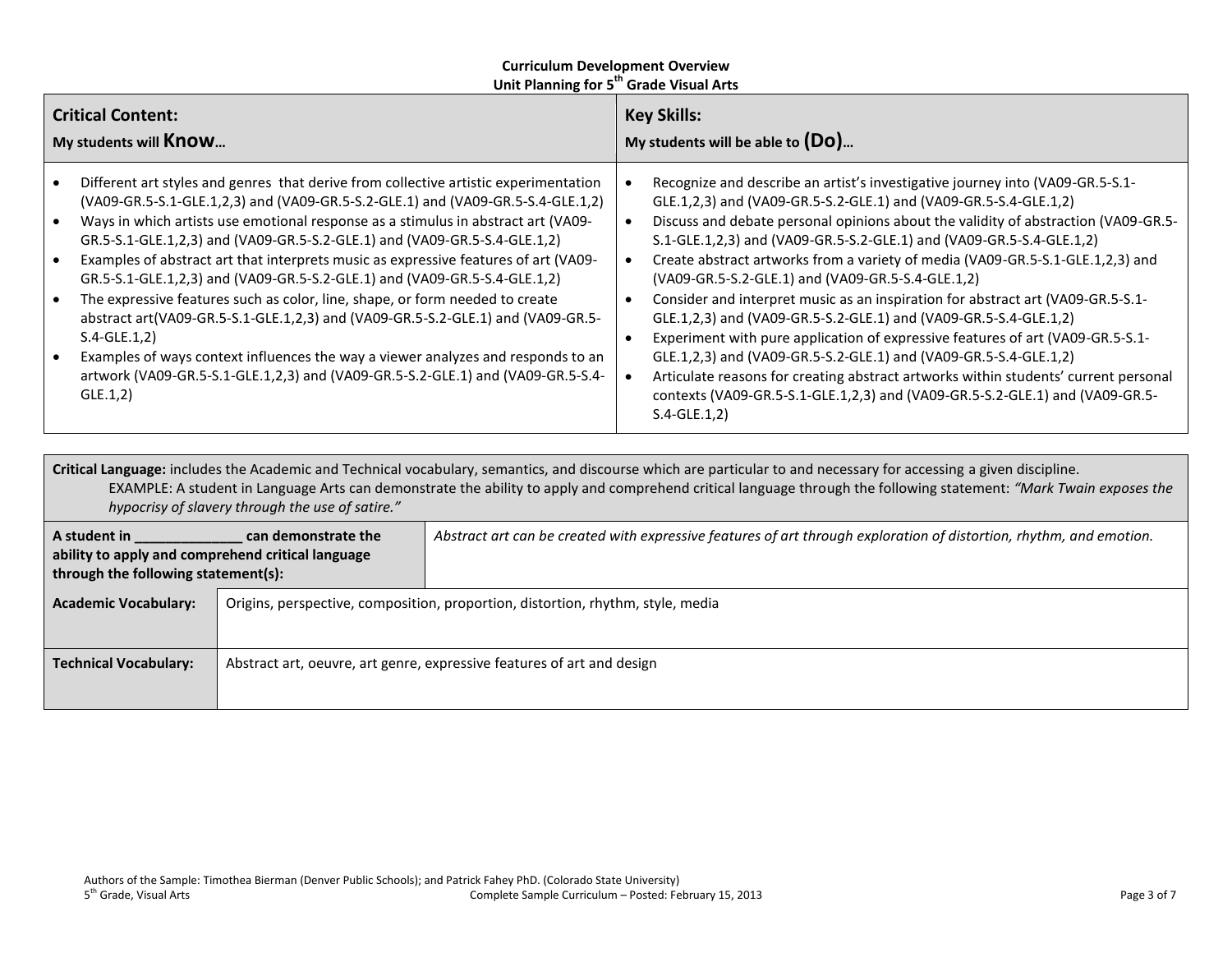| <b>Unit Title</b>                                                                                                                         | <b>Comical Communication</b>                                                                                                                                                                                                                          |                                                                                          | <b>Length of Unit</b>                                                                                                                                                                                                  | <b>Instructor Choice</b> |
|-------------------------------------------------------------------------------------------------------------------------------------------|-------------------------------------------------------------------------------------------------------------------------------------------------------------------------------------------------------------------------------------------------------|------------------------------------------------------------------------------------------|------------------------------------------------------------------------------------------------------------------------------------------------------------------------------------------------------------------------|--------------------------|
| <b>Focusing Lens(es)</b>                                                                                                                  | Humor/Satire                                                                                                                                                                                                                                          | <b>Standards and Grade</b><br><b>Level Expectations</b><br><b>Addressed in this Unit</b> | VA09-GR.5-S.1-GLE.1, VA09-GR.5-S.1-GLE.2, VA09-GR.5-S.1-GLE.3<br>VA09-GR.5-S.2-GLE.1, VA09-GR.5-S.2-GLE.2<br>VA09-GR.5-S.3-GLE.1, VA09-GR.5-S.3-GLE.2, VA09-GR.5-S.3-GLE.3<br>VA09-GR.5-S.3-GLE.1, VA09-GR.5-S.3-GLE.2 |                          |
| <b>Inquiry Questions</b><br>(Engaging-<br>Debatable):                                                                                     | What determines humor? (VA09-GR.5-S.1-GLE.2-EOa,d) and (VA09-GR.5-S.4-GLE.1,2)<br>Do all people find the same humorous situations funny? Why or why not?<br>What other emotions can be disguised by humor?<br>Why would artists use humor in artwork? |                                                                                          |                                                                                                                                                                                                                        |                          |
| <b>Unit Strands</b>                                                                                                                       | Comprehend/Reflect/Create/Transfer                                                                                                                                                                                                                    |                                                                                          |                                                                                                                                                                                                                        |                          |
| Expression, Emotion, Tradition, Expressive Features of Art, Intention, Interpretation, Appropriation, Re-contextualize<br><b>Concepts</b> |                                                                                                                                                                                                                                                       |                                                                                          |                                                                                                                                                                                                                        |                          |

| <b>Generalizations</b><br>My students will Understand that                                                                                                                 | Factual                                                                                               | <b>Guiding Questions</b><br>Conceptual                                                                                                                                                                          |  |
|----------------------------------------------------------------------------------------------------------------------------------------------------------------------------|-------------------------------------------------------------------------------------------------------|-----------------------------------------------------------------------------------------------------------------------------------------------------------------------------------------------------------------|--|
| Artists may reference tradition to inform expression of<br>cultural ideas (VA09-GR.5-S.1-GLE.2-EO.a,d; VA09-GR.5-<br>$S.4-GLE.1,2)$                                        | What cultural traditions, events, motifs and/or symbols<br>are being referenced in the artwork?       | How does referencing tradition in humorous ways inform<br>and change individual and collective societal<br>viewpoints?                                                                                          |  |
| Artists can use expressive features of art to communicate<br>emotions (such as humor) (VA09-GR.5-S.4-GLE.1-EO.a)                                                           | What are some emotions expressed through<br>composition and expressive features in known<br>artworks? | What expressive features of art are particularly effective<br>for expressing humor?                                                                                                                             |  |
| Artists can manipulate existing or familiar imagery and<br>text to communicate their ideas (VA09-GR.5-S.1-GLE.1,2-)<br>and (VA09-GR.5-S.2-GLE.1) and (VA09-GR.5-S.3-GLE.3) | What are some examples of appropriated and re-<br>contextualized imagery in known works of art?       | How does using familiar imagery help an artist<br>communicate a humorous message in their artwork?<br>How does the inclusion of text (either in the artwork or<br>as a title) affect the meaning of an artwork? |  |
| Artists intentionally plan works of art to guide what the<br>viewer sees (VA09-GR.5-S.1-GLE.1,.3) and (VA09-GR.5-S.2-<br>$GLE.2-EO.a,b,c)$                                 | What is the difference between intention and<br>interpretation?                                       | What choices and decisions do artists make to<br>communicate messages to viewers?                                                                                                                               |  |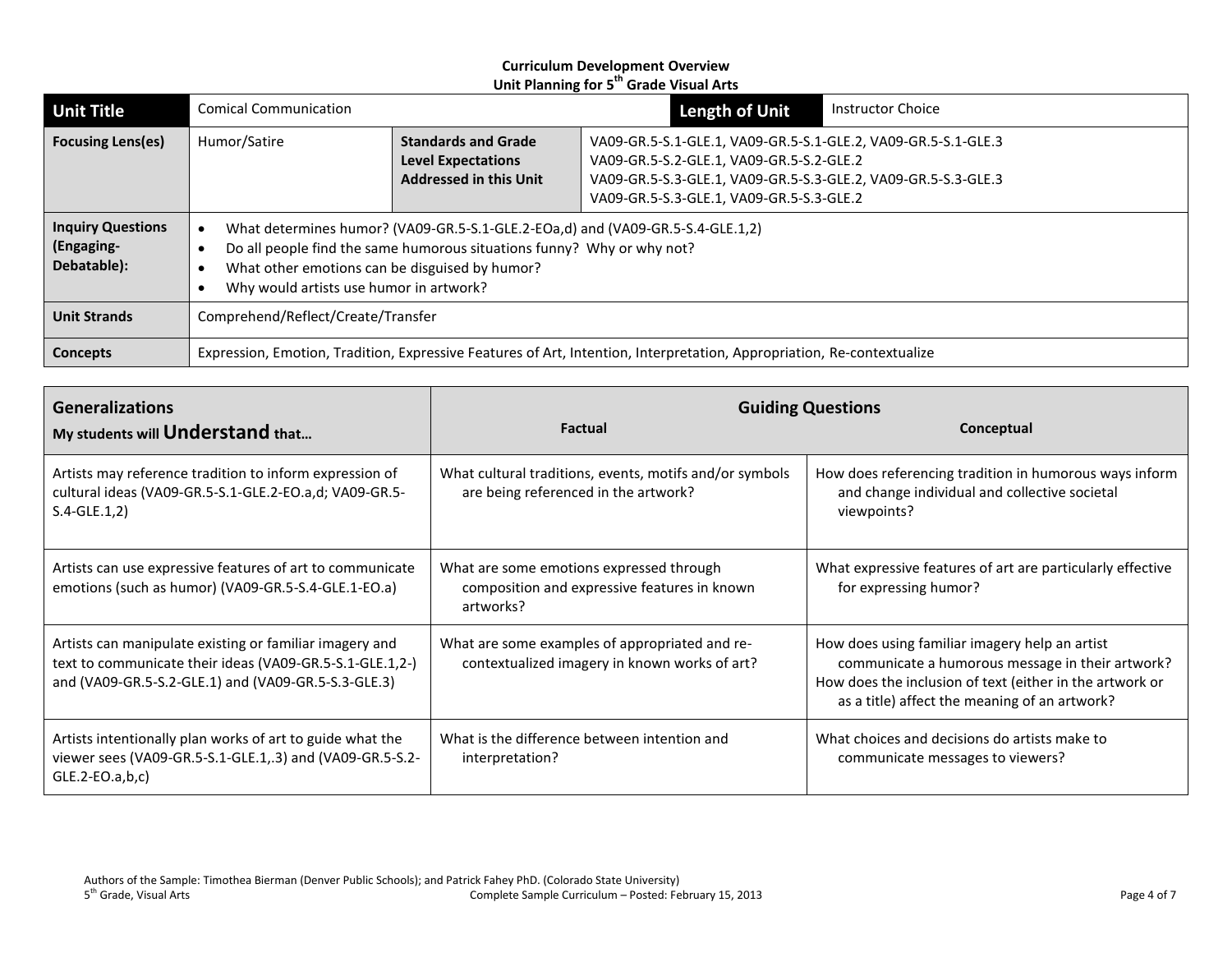| <b>Critical Content:</b><br>My students will <b>Know</b>                                                                                                                                                                                                                                                                                                                                                                                                                                                                                                                                                                                                                    | <b>Key Skills:</b><br>My students will be able to $(Do)$                                                                                                                                                                                                                                                                                                                                                                                                                                                                                                                                                                                                                                                                                                                        |  |  |  |
|-----------------------------------------------------------------------------------------------------------------------------------------------------------------------------------------------------------------------------------------------------------------------------------------------------------------------------------------------------------------------------------------------------------------------------------------------------------------------------------------------------------------------------------------------------------------------------------------------------------------------------------------------------------------------------|---------------------------------------------------------------------------------------------------------------------------------------------------------------------------------------------------------------------------------------------------------------------------------------------------------------------------------------------------------------------------------------------------------------------------------------------------------------------------------------------------------------------------------------------------------------------------------------------------------------------------------------------------------------------------------------------------------------------------------------------------------------------------------|--|--|--|
| Ways in which artists from various cultures express humor in art (personal, social,<br>political, didactic) (VA09-GR.5-S.1-GLE.2) and (VA09-GR.5-S.2-GLE.1,2) and (VA09-<br>GR.5-S.3-GLE.3-EO.a,b)<br>The role of expressive features of art within thematic content (VA09-GR.5-S.1-<br>GLE.2) and (VA09-GR.5-S.2-GLE.1,2) and (VA09-GR.5-S.3-GLE.3-EO.a,b)<br>Examples of ways artists reference and reframe popular imagery to express humor<br>(VA09-GR.5-S.4-GLE.1-EO.a)<br>Artwork titles (in conjunction with artwork imagery) that emphasize humor and<br>alter visual meaning (VA09-GR.5-S.1-GLE.2) and (VA09-GR.5-S.2-GLE.1,2) and<br>(VA09-GR.5-S.3-GLE.3-EO.a,b) | Create works of art that express humor to communicate an underlying message<br>(VA09-GR.5-S.1-GLE.2) and (VA09-GR.5-S.2-GLE.1,2) and (VA09-GR.5-S.3-GLE.3-<br>EO.a,b)<br>Recognize and describe expressive features of art in humor based artworks (VA09-<br>GR.5-S.1-GLE.2) and (VA09-GR.5-S.2-GLE.1,2) and (VA09-GR.5-S.3-GLE.3-EO.a,b)<br>Connect expressive features to specific meaning in humor based artwork (for<br>instance, exaggerated facial features on well known political figures make serious<br>people seem silly) (VA09-GR.5-S.1-GLE.2) and (VA09-GR.5-S.2-GLE.1,2) and (VA09-<br>GR.5-S.3-GLE.3-EO.a,b)<br>Distinguish cultural contexts that change the viewer's interpretations in humor<br>based artworks. (VA09-GR.5-S.1,2) and (VA09-GR.5-S.4-GLE.1,2) |  |  |  |
| Critical Language: includes the Academic and Technical vocabulary, semantics, and discourse which are particular to and necessary for accessing a given discipline.<br>EXAMPLE: A student in Language Arts can demonstrate the ability to apply and comprehend critical language through the following statement: "Mark Twain exposes the<br>hypocrisy of slavery through the use of satire."                                                                                                                                                                                                                                                                               |                                                                                                                                                                                                                                                                                                                                                                                                                                                                                                                                                                                                                                                                                                                                                                                 |  |  |  |

| A student in<br>can demonstrate the<br>ability to apply and comprehend critical language<br>through the following statement(s): |                                               | Through various contexts and cultures, humor is intentionally expressed in art. |
|---------------------------------------------------------------------------------------------------------------------------------|-----------------------------------------------|---------------------------------------------------------------------------------|
| <b>Academic Vocabulary:</b>                                                                                                     | Humor, satire, motif, viewpoint, exaggeration |                                                                                 |
| <b>Technical Vocabulary:</b>                                                                                                    |                                               | Artistic context, artistic intent, appropriation, de-contextualization          |
|                                                                                                                                 |                                               |                                                                                 |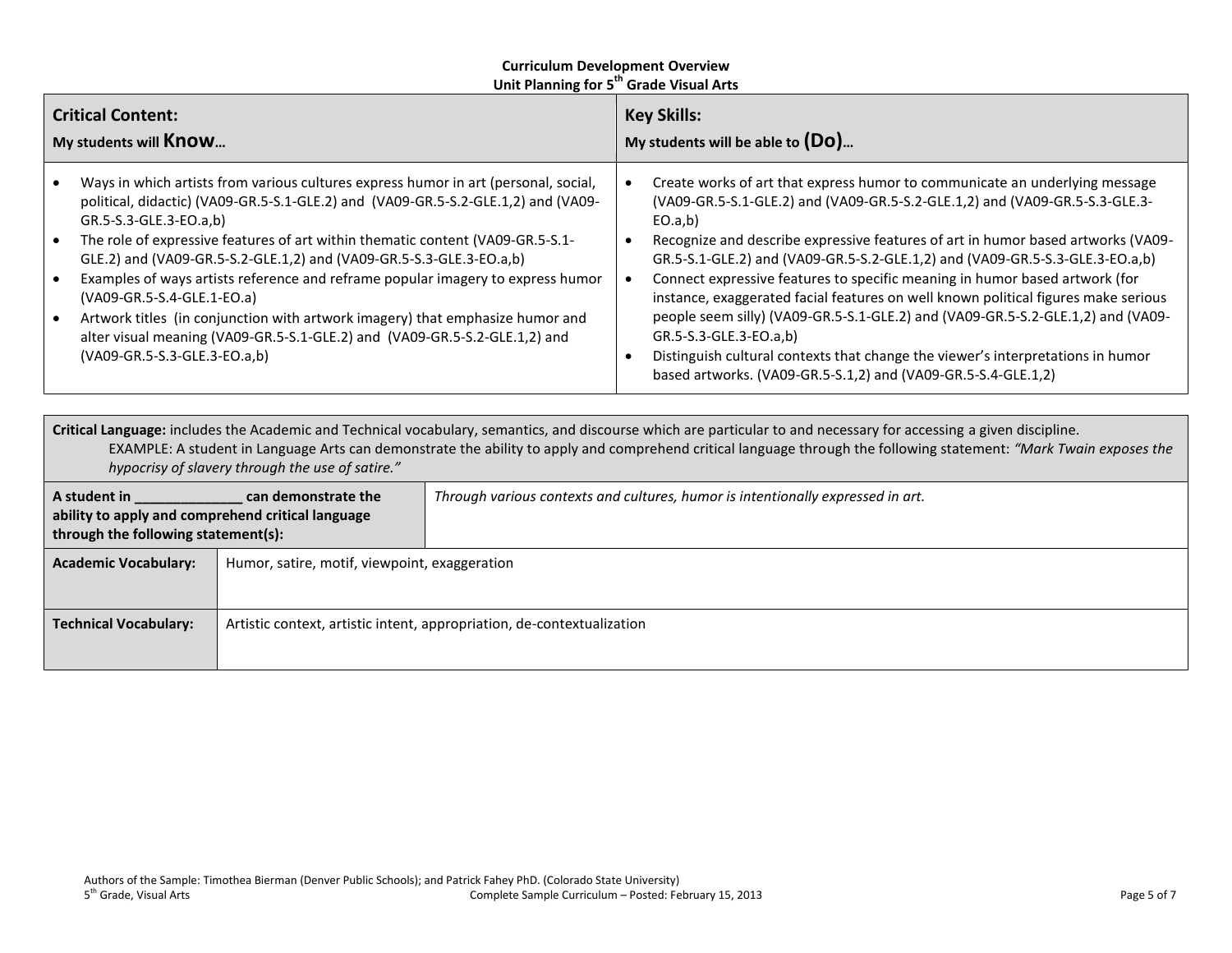| <b>Unit Title</b>                                                                                                          | <b>Creative Process</b>                                                                                                                                                                                                                                                                                                              |                                                                                                                                                                                                                                                                                                                    | <b>Length of Unit</b> | <b>Instructor Choice</b> |
|----------------------------------------------------------------------------------------------------------------------------|--------------------------------------------------------------------------------------------------------------------------------------------------------------------------------------------------------------------------------------------------------------------------------------------------------------------------------------|--------------------------------------------------------------------------------------------------------------------------------------------------------------------------------------------------------------------------------------------------------------------------------------------------------------------|-----------------------|--------------------------|
| <b>Focusing Lens(es)</b>                                                                                                   | Intention                                                                                                                                                                                                                                                                                                                            | <b>Standards and Grade</b><br>VA09-GR.5-S.1-GLE.1, VA09-GR.5-S.1-GLE.2, VA09-GR.5-S.1-GLE.3<br><b>Level Expectations</b><br>VA09-GR.5-S.2-GLE.1, VA09-GR.5-S.2-GLE.2<br><b>Addressed in this Unit</b><br>VA09-GR.5-S.3-GLE.1, VA09-GR.5-S.3-GLE.2, VA09-GR.5-S.3-GLE.3<br>VA09-GR.5-S.3-GLE.1, VA09-GR.5-S.3-GLE.2 |                       |                          |
| <b>Inquiry Questions</b><br>(Engaging-<br>Debatable):                                                                      | What inspires an artist to create an artwork? (VA09-GR.5-S.1-GLE.2) and (VA09-GR.5-S.2-GLE.1,2) and (VA09-GR.5-S.4-GLE.1)<br>What sequence of activities might an artist do in order to make an artwork?<br>What research tools might an artist use to plan an artwork?<br>After an artwork is completed, what purpose does it have? |                                                                                                                                                                                                                                                                                                                    |                       |                          |
| <b>Unit Strands</b>                                                                                                        | Comprehend/Reflect/Create/Transfer                                                                                                                                                                                                                                                                                                   |                                                                                                                                                                                                                                                                                                                    |                       |                          |
| Investigate/discovery, Style, Media, Technology, Technique, Reflection, Process, Intuition, Personal narrative<br>Concepts |                                                                                                                                                                                                                                                                                                                                      |                                                                                                                                                                                                                                                                                                                    |                       |                          |

| <b>Generalizations</b><br>My students will Understand that                                                                                                                                                              | <b>Factual</b>                                                                                                                                 | <b>Guiding Questions</b><br>Conceptual                                                                                                                                                                                                            |  |
|-------------------------------------------------------------------------------------------------------------------------------------------------------------------------------------------------------------------------|------------------------------------------------------------------------------------------------------------------------------------------------|---------------------------------------------------------------------------------------------------------------------------------------------------------------------------------------------------------------------------------------------------|--|
| The depth and breadth of artists' technical mastery<br>directly relates to and facilitates their ability to make<br>decisions and realize their creative intentions.(VA09-<br>GR.5-S.2-GLE.1) and (VA09-GR.5-S.3-GLE.3) | What different types of techniques do artists use?<br>What types of characteristics would a viewer look for to<br>determine an artist's style? | How could an artist use techniques to communicate<br>intent?<br>Does an artist's style always remain the same? Why or<br>why not?<br>Is it possible to determine an artist's style by looking at<br>only one of his/her artworks? Why or why not? |  |
| Artists choose media and use technology to explore, plan,<br>create and reflect on personal narratives. (VA09-GR.5-S.1-<br>GLE.2) and (VA09-GR.5-S.3 GLE.1,2,3)                                                         | What steps might an artist take to construct a personal<br>narrative?                                                                          | How does choice of media and technology influence the<br>creative process?                                                                                                                                                                        |  |
| Reflection re-informs the artist's decision-making process<br>for revision and future artworks. (VA09-GR.5-S.4-GLE.1,2)                                                                                                 | What types of circumstances might cause a professional<br>artist to make revisions?                                                            | Is intended meaning an issue in the art-making process?<br>Why or why not? When is the best time to revise an<br>artwork?<br>Do artists ever stop revising? Why or why not?                                                                       |  |